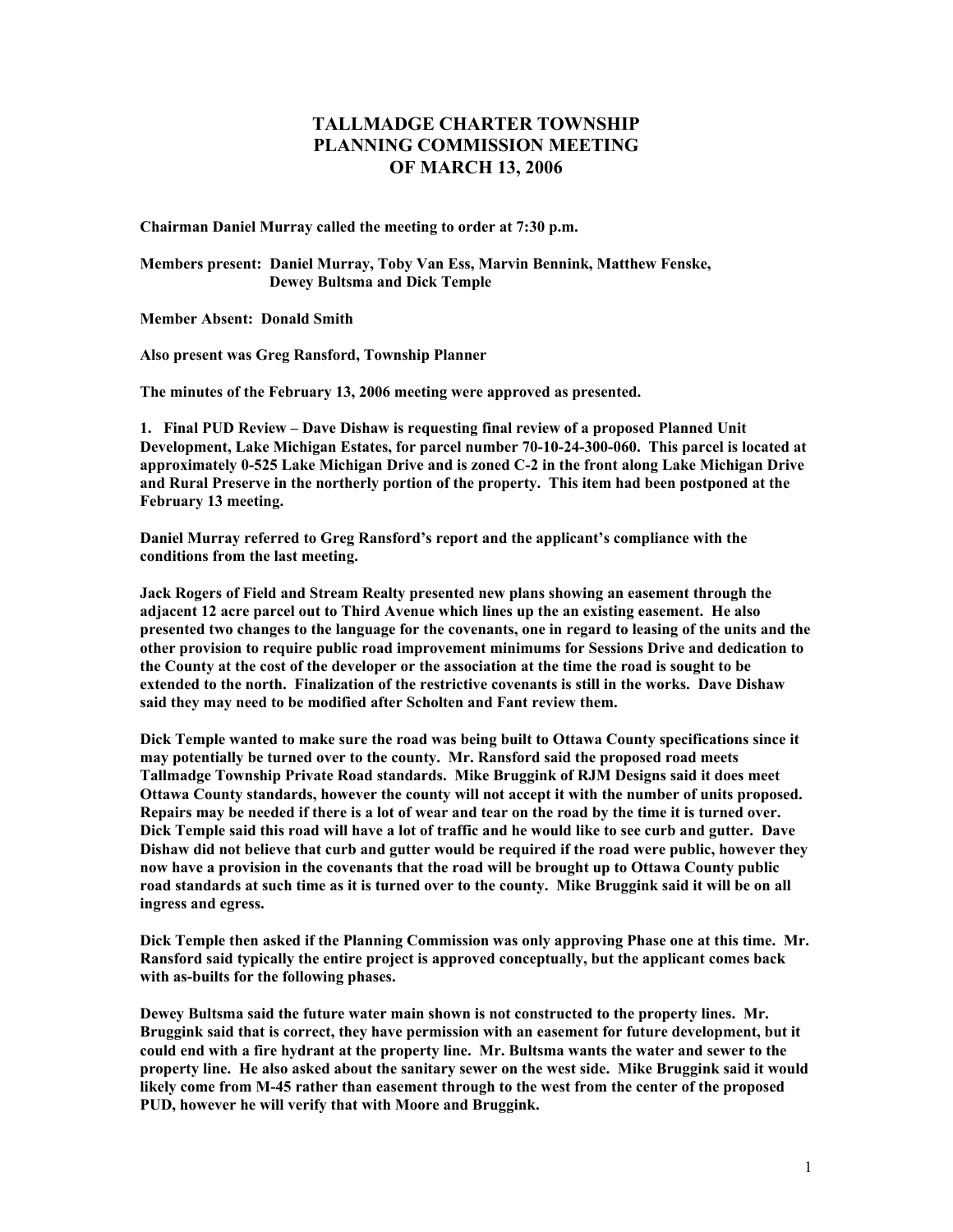**Mr. Temple asked if the oil tanks would be relocated. Mr. Bruggink said they will remain operational, but they will be moved out of the detention area. Mr. Dishaw said they have had a phase one environmental study. Mr. Temple said the township should be provided a copy for the files. Mr. Dishaw said the disclosure forms will be available closer to construction. Mr. Bruggink said the ultimate drainage does not change.** 

**Matthew Fenske asked if the language for leasing was typical. Mr. Dishaw said standard documents allow for units to be leased. However, their goal is to sell the units. Scholten and Fant advised a six month minimum, and what they have proposed is more restrictive than most. The other condominium owners must be notified and must approve of any leasing.** 

**Dewey Bultsma asked why the plans indicate an alternate location for the lift station. Mr. Dishaw said they have no control of the property across the street where the township wants the lift station. They are able to build on their own site if they are unable to get the easement across the street. Dewey Bultsma said the Planning Commission wants the lift station on the south side of M-45. Mr. Rogers said that Mr. Wiser would give permission and he should be coming to the Planning Commission again in April. Toby Van Ess said the lift station must be on the south side of M-45 and the developer has to figure out how to get it over there, the sleeve is already there.** 

**Greg Ransford said Scholten and Fant is reviewing the covenants and we need a response from them as well as a recommendation from Moore and Bruggink on the plans.** 

**Mr. Dishaw said the bottom line is who will pay for the lift station. The Planning Commission said it is the developer's responsibility to pay for the lift station to be located on the south side of the street. Mr. Dishaw said Panda will not pay for it, but Mr. Wiser is willing to pay for it if his site plan is approved. Mr. Ransford said he spoke with Mr. Wiser briefly about the changes that needed to be made to his plans, but Mr. Wiser has not submitted anything new to date.** 

**Toby Van Ess asked if the applicant had gotten an estimate to use the existing sleeve. Mr. Dishaw said they had and it is \$50,000-\$60,000. Mr. Van Ess said they cannot count on Mr. Wiser. Dewey Bultsma feels the density increase the applicant received a variance for should offset the cost of the lift station on the south side.** 

**Mr. Bruggink said they will be bringing Ottawa County Drain Commission documents to the next meeting. The DEQ will come later, after the final engineered plans. Mr. Rogers said he speaks with Mr. Wiser every week and feels that the lift station issue will be resolved within 30days.** 

**Toby Van Ess moved, Matthew Fenske supported, motion CARRIED to SET A PUBLIC HEARING for April with the following conditions:** 

- **1. The lift station must be located on the south side of M-45.**
- **2. The sewer and water must be extended to the property line on the east.**
- **3. Approval must be given from Moore and Bruggink on the entire plan.**
- **4. Mr. Ransford will verify whether the applicant needs to return to the Planning Commission for future phases.**
- **5. A written easement for the sanitary sewer to the Consumers Energy property to the west for future service of Camelot Estates unless Moore and Bruggink states this would not be appropriate.**
- **6. Sidewalks are needed on units 59-64 and 95-104.**
- **7. Report status and provide correspondence from the Ottawa County Road Commission and the Ottawa County Drain Commission.**
- **8. Approval from Scholten and Fant on their review of the By-Laws and the Master Deed.**

**Ayes: Daniel Murray, Toby Van Ess, Marvin Bennink, Matthew Fenske, Dewey Bultsma and Dick Temple. Nays: none.**